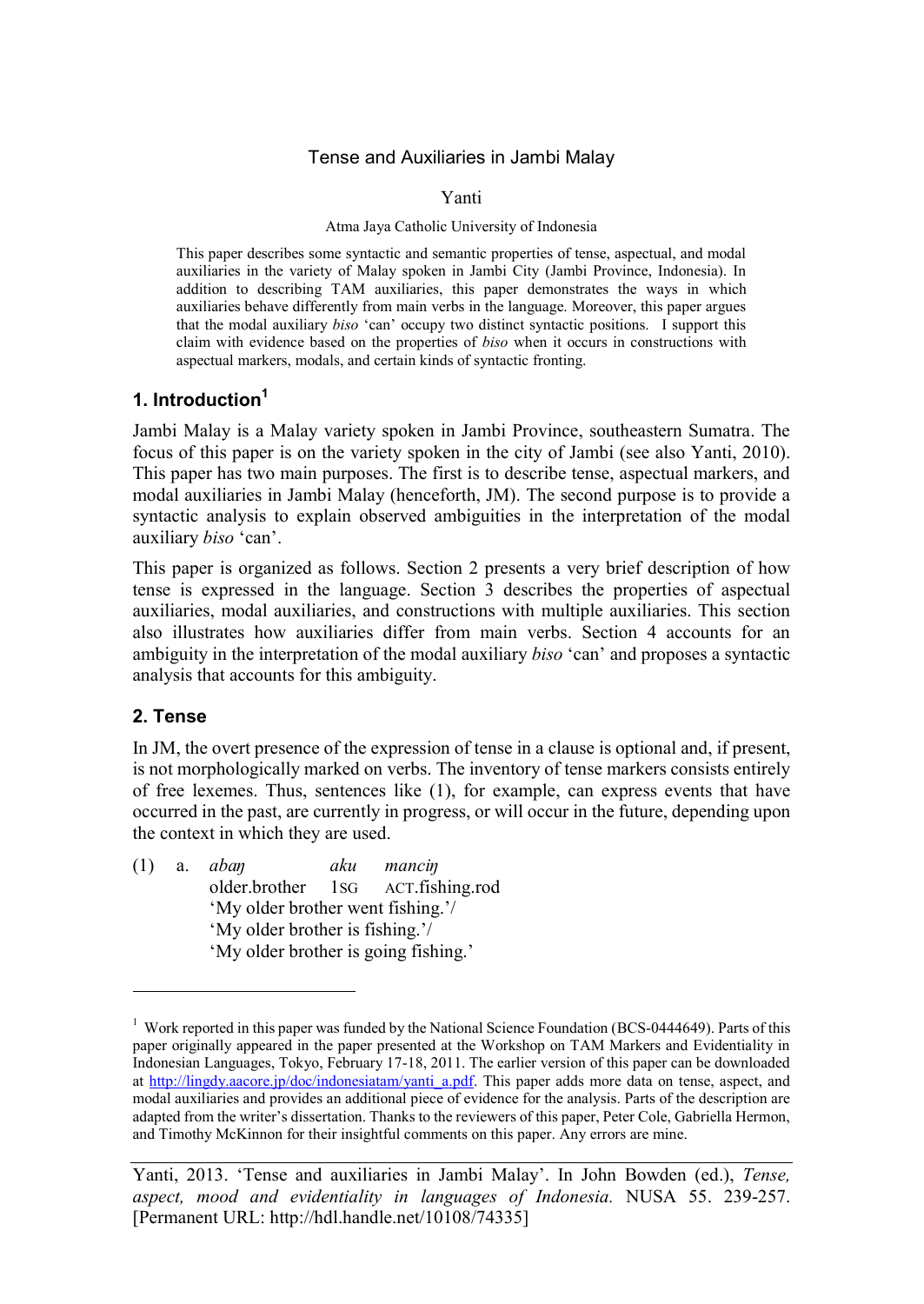b. *ali kərjo* Ali work 'Ali worked.'/ 'Ali is working.'/ 'Ali is going to work.'

Although the timeframe when an event took place can be entirely context-dependant, adverbs of time can also be used to specify when an event took place. The following are common temporal adverbs in JM: *kəmaren* 'yesterday', *dulu* 'before/old time'*, səmalam* 'last night', *malam tadi/tadi malam* 'last night', *tadi* 'earlier/just now', *səkaraŋ* 'now, *kageʔ* 'later', *besoʔ* 'tomorrow', and *luso* 'the day after tomorrow'. The adverbs of time *kemaren* 'yesterday' and *səkaran* 'now' in (2) below, for example, specify when an event took place.

- (2) a. *abaŋ aku manciŋ kəmaren* older.brother 1SG ACT.fishing.rod yesterday 'My older brother went fishing yesterday.' \*'My older brother is going fishing.' \*'My older brother is fishing.' b. *ali kərjo səkaraŋ*
	- Ali work now 'Ali is working now.' \*'Ali worked.' \*'Ali is going to work.'

In (2), the adverb of time appears sentence-finally. Note that adverbs of time can also appear in different positions in the sentences, such as before the verb, as in  $(3)a$ , or before the surface subject, as in (3)b.

|  | $(3)$ a. <i>aban</i>                                          |  | aku kəmaren mancin |                                             |  |
|--|---------------------------------------------------------------|--|--------------------|---------------------------------------------|--|
|  | 'My older brother went fishing yesterday.'                    |  |                    | older.brother 1sG yesterday ACT.fishing.rod |  |
|  | b. səkaran ali kərjo<br>now ali work<br>'Ali is working now.' |  |                    |                                             |  |

## **3. Auxiliaries**

This section is divided into four sub-sections. Section 3.1 and section 3.2 describe the aspectual auxiliaries and modal auxiliaries, respectively. Section 3.3 describes multiple auxiliaries and their possible word orderings. Section 3.4 presents pieces of evidence showing that auxiliaries are different from main verbs.

### 3.1. Aspectual Auxiliaries

Unlike languages such as French and English wherein aspect is often marked via bound verbal morphology, JM marks the aspect using different free lexical items, which are often freely omitted (see e.g. Sneddon 1996, Arka 2013). JM aspectual markers, which I refer to as aspectual auxiliaries, include *lagi* 'PROG', *sədaŋ* 'PROG', *masi* 'still', *la* 'PFCT', *baru* 'just', *pərna* 'ever', *bəlum* 'not yet', and *naʔ* 'FUT'. When aspectual auxiliaries co-occur with a verb, they appear to the left of the verb, as shown below.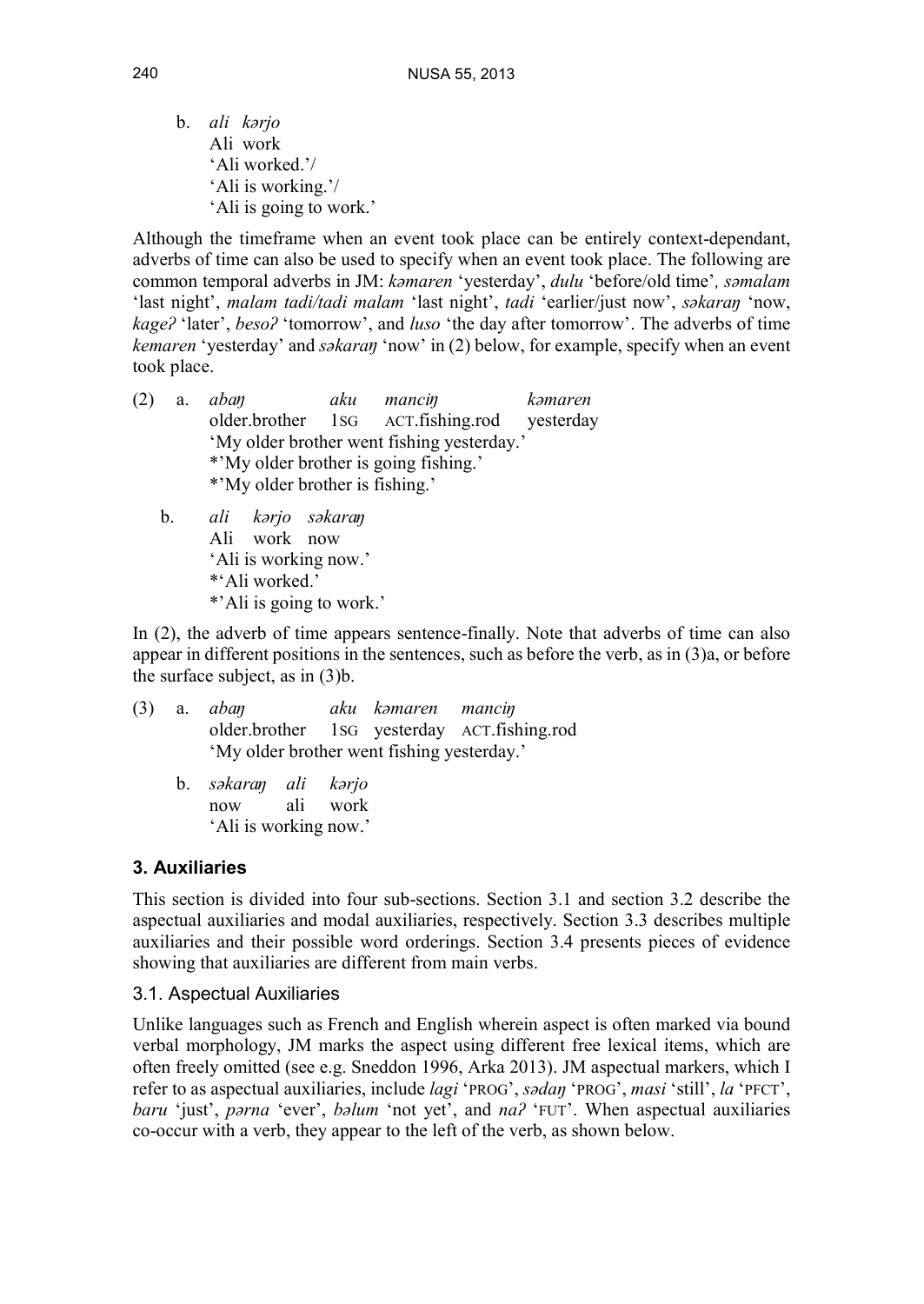- (4) a. *dioʔ lagi baco buku=ɲo dikamar* 3 PROG read book=3 LOC room 'He is reading his book in the bedroom.'
	- b. *pintu dəpan la di-pasaŋ kami* door front PFCT PASS-set 1 'The front door has been installed by us.'
	- c. *kəluargo=ɲo naʔ dataŋ* family=3 FUT come 'Her family will come.'

In addition, aspectual auxiliaries cannot appear in other positions, such as immediately post-verbal position, as in (5)a, or in sentence-final position, as in (5)b and (5)c.

- (5) a. \**dioʔ baco lagi buku=ɲo di kamar* 3 read PROG book=3 LOC room 'He is reading his book in the bedroom.'
	- b. *\*pintu dəpan di-pasaŋ kami la* door front PASS-set 1 PFCT 'The front door has been installed.'
	- c. *\*kəluargo=ɲo dataŋ naʔ* family=3 come FUT

'Her family will come.'

It should be remembered; however, that sentences (5)a and (5)b are grammatical if *lagi* means 'again' and *la* functions as an emphatic marker, as shown respectively in (6)a and (6)b below. These two sentences simply show that the instances of *lagi* and *la* in (6) are homophonous to those in (5) and this paper does not focus on this issue.

- (6) a. *dioʔ baco lagi buku=ɲo di kamar* 3 read again book=3 LOC room 'He read his book again in the bedroom.'
	- b. *pintu dəpan di-pasaŋ kami la* door front PASS-set 1 EMPH 'It was us who installed the front door.'

#### 3.2. Modal Auxiliaries

Modal auxiliaries in JM include *biso, təlap, bole, harus,* and *məsti*.

#### *biso* and *təlap*

*Biso* is used to express ability, permission, and possibility. Therefore, sentences (7), (8), and (9) below are ambiguous and their interpretations depend on the context in which they are used.

(7) *maria biso kərjo sampe malam* Maria can work until night a. 'Maria is able to work until night.' b. 'Maria is permitted to work until night.' c. 'It is possible that Maria will work until night.'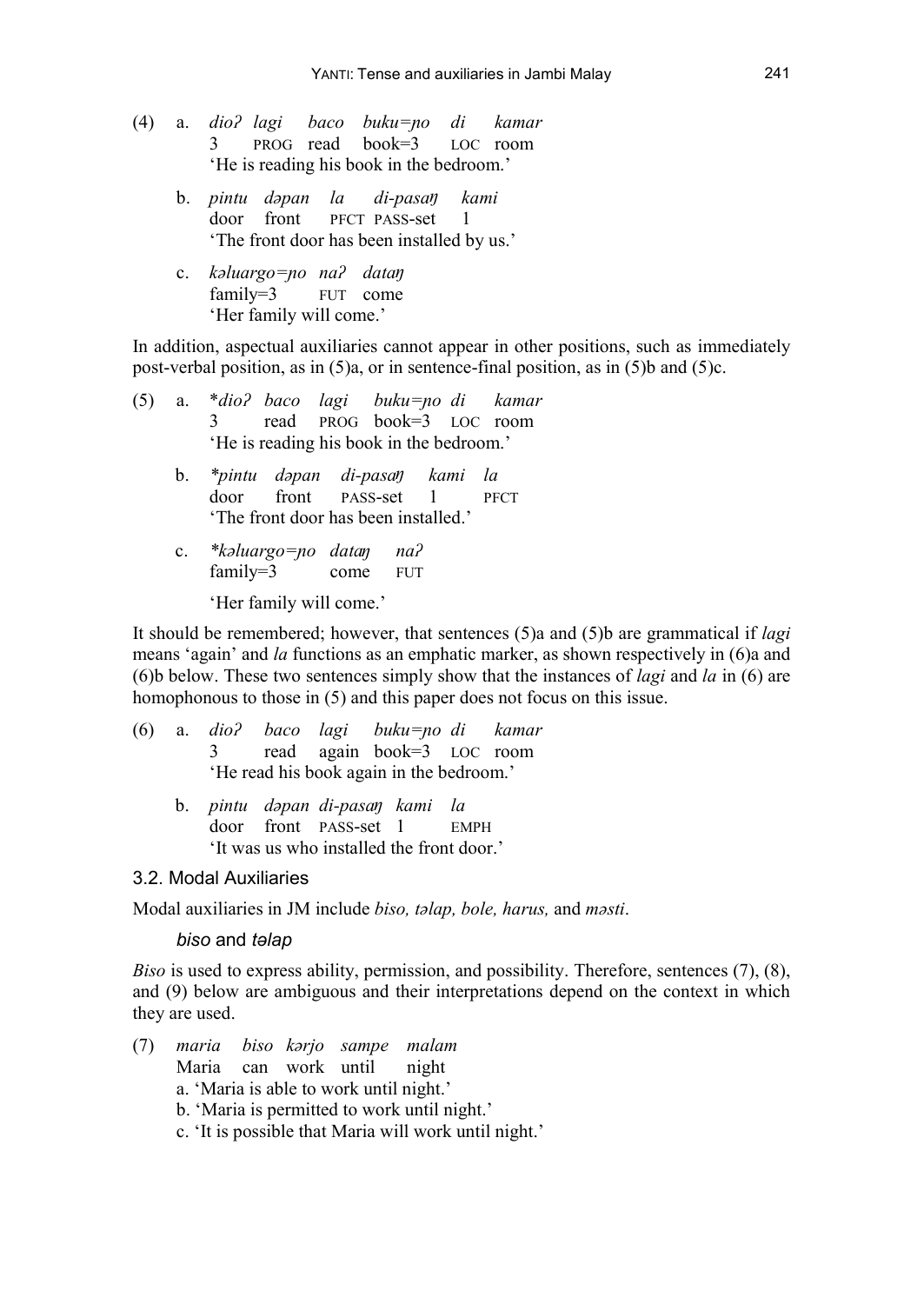- (8) *oraŋ-tu biso baŋun gəreja=ɲo lagi* person-DEM.DIST can build church=3 again a. 'They are able to build their church again.' b. 'They are permitted to build their church again.' c. 'It is possible that they will build their church again.'
- (9) *ida biso dataŋ kageʔ malam* Ida can come later night a. 'Ida is able to come tonight.' b. 'Ida is permitted to come tonight.' c. 'It is possible that Ida will come tonight.'

Similar to *biso, təlap* is used to express ability. However, unlike *biso, təlap* is not ambiguous as it cannot be used to express possibility or permission.

(10) *dioʔ təlap bayar utaŋ-tu* debt-DEM.DIST 'He is able to pay the debt.' \*'He is permitted to pay the debt.' \*'It is possible that he will pay the debt.'

*bole*

*Bole* is used to express permission, as exemplified in the following examples.

(11) *besoʔ kau bole ŋantar motor=ɲo* tomorrow 2SG may ACT.deliver motorcycle=3 'You may deliver the motorcycle tomorrow.'

*harus* and *məsti*

Both *harus* and *məsti* are used to convey obligation.

- (12) *amin harus jual tana=ɲo dulu* Amin must sell land=3 before 'Amin must sell his land first.'
- (13) *edi məsti jəmput anaʔ=ɲo* Edi must pick.up child=3 'Edi must pick his son up.'

Similarly to aspectual auxiliaries, when they appear with a verb, modal auxiliaries must appear to the left of the verb. Sentences are judged ungrammatical when these auxiliaries appear in immediate post-verbal position, as in (14)a, (14)c, and (14)d, or in sentence-final position, as in (14)b.

(14) a. *\*dioʔ bayar təlap utaŋ-tu* pay can debt-DEM.DIST 'He is able to pay the debt.'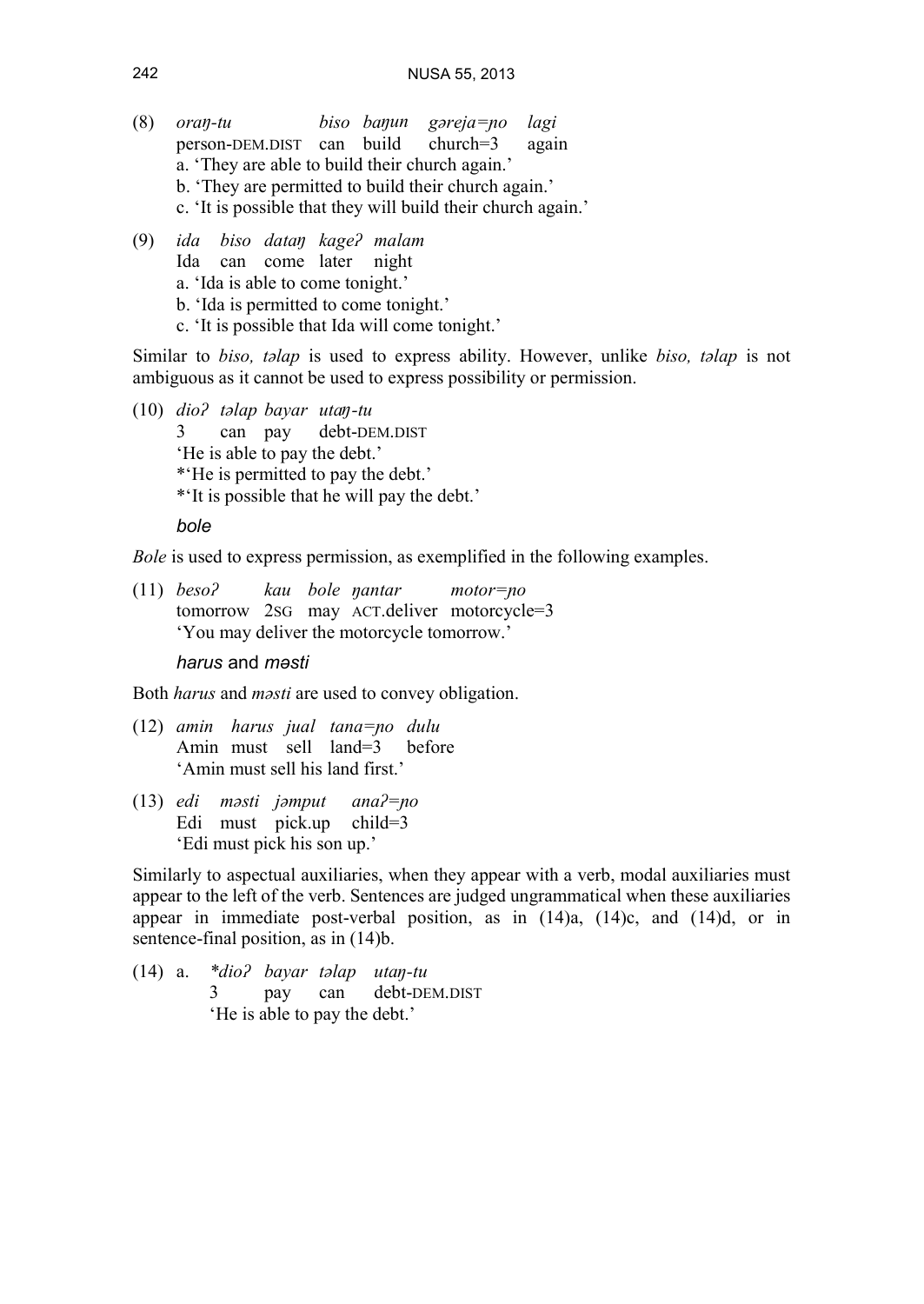- b. *\*besoʔ kau ŋantar motor=ɲo bole<sup>2</sup>* tomorrow 2SG ACT.deliver motorcycle=3 may 'Tomorrow you may deliver the motorcycle.'
- c. \**oraŋ-tu baŋun biso gəreja=ɲo lagi* person-DEM.DIST build can church=3 again 'They can build their church again.'
- d. *\*amin jual harus tana=ɲo dulu* Amin sell must land=3 first 'Amin must sell his land first.'

### 3.3. Multiple Auxiliaries

More than one auxiliary may occur in a clause. When two auxiliaries co-occur, the combination can be between two aspectual auxiliaries, between two modal auxiliaries, or between an aspectual auxiliary and a modal auxiliary*.*

The following combinations of aspectual auxiliaries are among those attested in JM: *masi bəlum, la pərna, bəlum pərna, bəlum naʔ*, as exemplified in the following sentences.

- (15) a. *jalan=ɲo masi bəlum di-baeʔ-i* street=3 still not.yet PASS-good-APPL 'The street is still not fixed yet.'
	- b. *budaʔ-tu la pərna kə səŋəti* kid-DEM.DIST PFCT ever to Sengeti 'They have been to Sengeti.'
	- c. *kami bəlum pərna kərjo di kota* 1 not.yet ever work LOC city 'We have never worked in a city.'
	- d. *dioʔ bəlum naʔ ŋaŋkat anaʔ* 3 not.yet FUT ACT.lift child 'She does not yet want to adopt a child.'

Attested combinations of modal auxiliaries include *məsti təlap, harus biso*, and *biso harus*, as illustrated in the following examples.

(16) a. *kito məsti təlap kərjo sampe malam* 1PL must can work until night 'We need to be able to work until night.'

 $<sup>2</sup>$  This string is felicitous in Jambi Malay only with special intonation, i.e. there is a significant pause before</sup> *bole* and in a context like that shown below:

| (i) |       | A: bole aku nantar motor=no |                                          | may 1sG ACT.deliver motorcycle=3 tomorrow                                    | beso?? |
|-----|-------|-----------------------------|------------------------------------------|------------------------------------------------------------------------------|--------|
|     |       |                             | 'May I deliver the motorcycle tomorrow?' |                                                                              |        |
|     | $B$ : |                             |                                          | beso? kau nantar motor=no? bole<br>tomorrow 2sG ACT.deliver motorcycle=3 may |        |

<sup>&#</sup>x27;Are you delivering the motorcycle tomorrow? Okay, you may.'

As shown above, *bole* forms a separate sentence.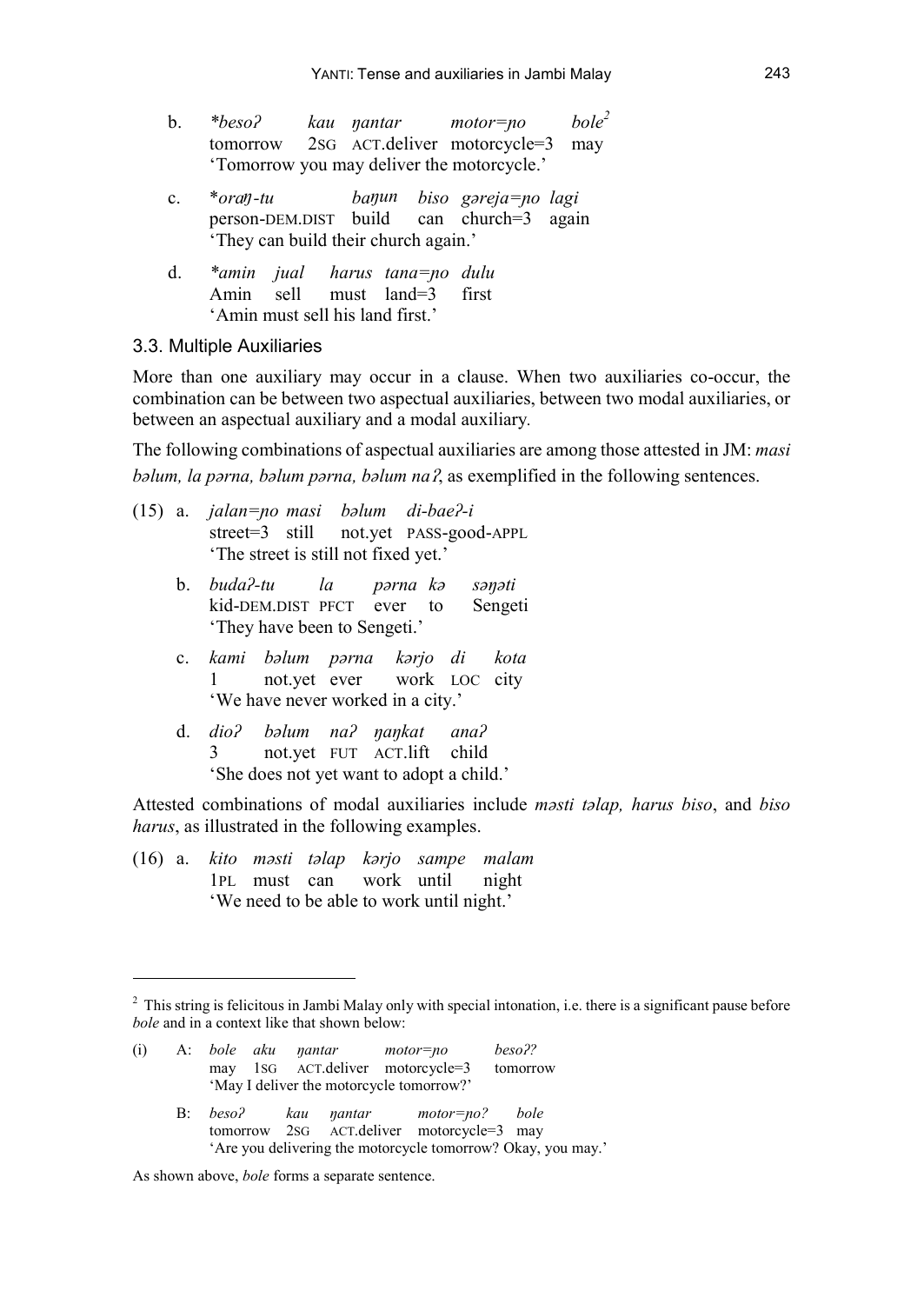| b. | aban                                                 |  |  | aku harus biso bayar sewo-tu |
|----|------------------------------------------------------|--|--|------------------------------|
|    | older.brother 1sG must can pay rent-DEM.DIST         |  |  |                              |
|    | 'My older brother needs to be able to pay the rent.' |  |  |                              |
|    | c. <i>aban</i>                                       |  |  | aku biso harus bavar sewo-tu |

older.brother 1SG can must pay rent-DEM.DIST 'It is possible that my older brother must pay the rent.'

Note that sentence (16)b and sentence (16)c are only different with respect to the order of the modal auxiliaries. However, the meanings of the two sentences are different. I shall return to this issue later, in section 4.

When an aspectual auxiliary and a modal auxiliary co-occur, the aspectual marker generally precedes the modal auxiliary, as shown below.

- (17) a. *dioʔ la təlap bayar utaŋ-tu* debt-DEM.DIST 'He has been able to pay the debt.'
	- b. *buda?-tu balum biso baco kid-DEM.DIST* not vet can read kid-DEM.DIST not.yet can 'They haven't been able to read.' 'They haven't been allowed to read.'
	- c. *adeʔ aku la bole bawaʔ motor=ɲo deweʔ* younger.sibling 1SG PFCT may ride 'My younger brother has been allowed to ride his own motorcycle.'
	- d. *abaŋ aku lagi biso baleʔ bulan dəpan* older.brother 1SG PROG can 'My older brother is able to return next month.'
	- e. *kantor-tu masi harus ŋasi te.ha.er* office-DEM.DIST still must ACT.give holiday.bonus 'That office still has to give holiday bonus.'

Although an aspectual auxiliary generally appears before a modal auxiliary, the modal auxiliary *biso* needs to precede the aspectual marker if it is used to express possibility, as shown in (18) below. In section 4, I shall use this fact as a piece of evidence to support the claim that *biso* is generated in two different syntactic positions.

- (18) a. *budi biso la jual motor=ɲo* Budi can PFCT sell motorcycle=3 'Budi has probably sold his motorcycle.'
	- b. *\*budi la biso jual motor=ɲo* Budi PFCT can sell motorcycle=3 'Budi has probably sold his motorcycle.'

More than two auxiliaries can also be present together, as exemplified below.

(19) a. *oraŋ-tu bəlum pərna harus naeʔ ojek* person-DEM.DIST not.yet ever must go.up motor.taxi 'They have never needed to take a motor taxi.'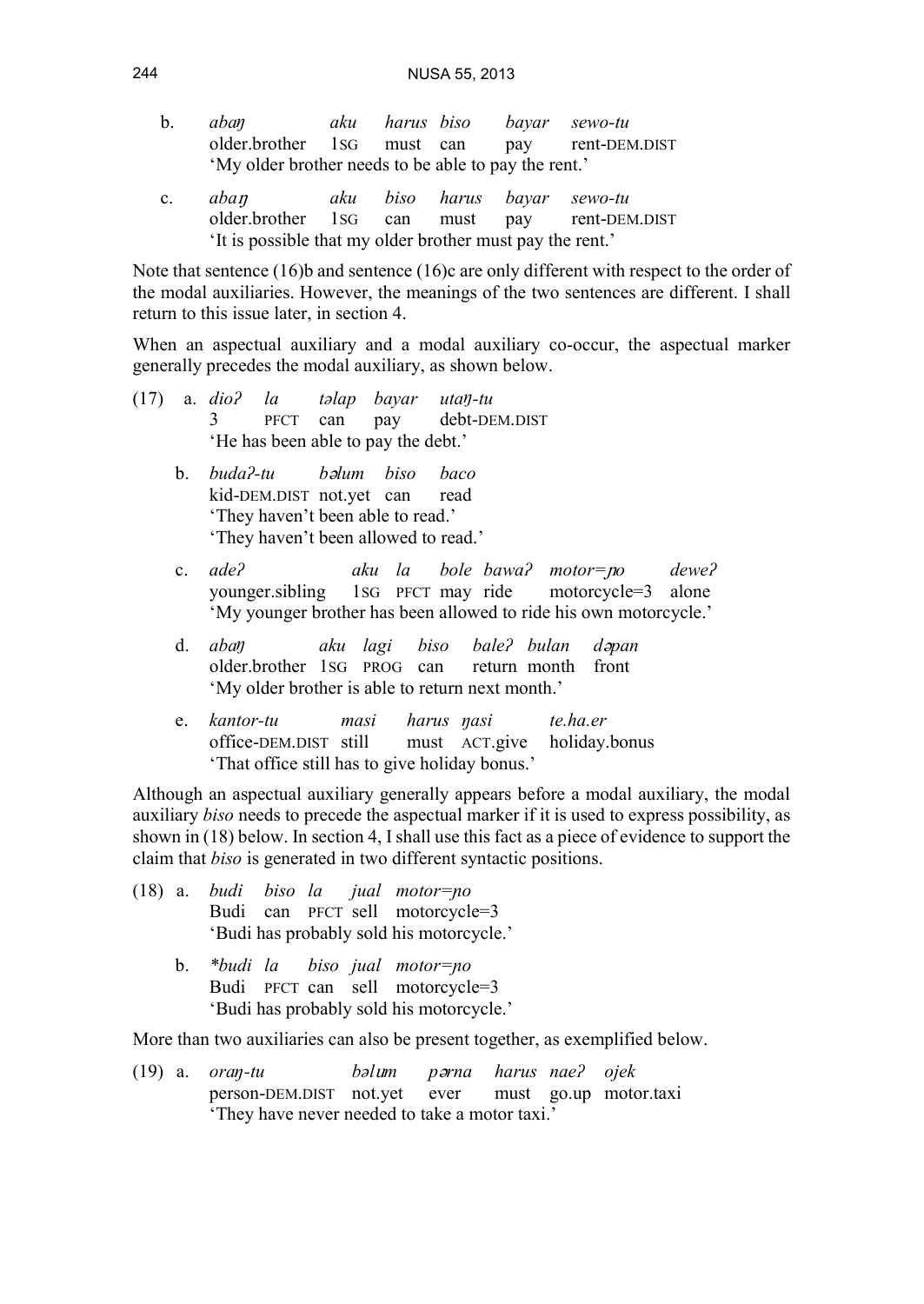| b. ana? aku masi bəlum biso nomon |  |                                       |
|-----------------------------------|--|---------------------------------------|
|                                   |  | child 1sG still not.yet can ACT.speak |
| 'My child still cannot talk.'     |  |                                       |

#### 3.4. Auxiliaries vs. Main Verbs

In Indonesian, aspectual and modal auxiliaries appear between the surface subject and the main verb (see among others: Sneddon 1996, Musgrave 2013, Arka 2013, Grangé, 2013). In previous sections, I have shown that JM also demonstrates similar pattern. The question one may raise is whether or not auxiliaries are different from main verbs in JM.

In this section, I shall show that auxiliaries do pattern differently from main verbs with respect to fronting facts, word order facts, and verbal morphology.

The first argument for claiming that auxiliaries and main verbs are different in JM is based on fronting facts. Notice that aspectual markers and modal auxiliaries can be fronted to form a yes-no question (see examples (20)a and (20)b) or for emphatic reasons (see example  $(20)c$ ).<sup>3</sup>

- (20) a. *lagi<sup>i</sup> kau t<sup>i</sup> pake pena-tu?* PROG 2SG use pen-DEM.DIST 'Are you using the pen?'
	- b. *bole<sup>i</sup> dioʔ t<sup>i</sup> dataŋ kageʔ?* may 3 come later 'May he come later?'
	- c. *la<sup>i</sup> aku t<sup>i</sup> cuci baju-tu* PFCT 1SG wash garment-DEM.DIST 'I **have** washed the clothes.'

Unlike auxiliaries, main verbs cannot be fronted, as demonstrated by the ungrammaticality of the following sentences.

- (21) a.  $*{pake_i kau}$  *lagi*  $t_i$  *pena-tu?*<sup>4</sup><br>use 2sG PROG pen-DEM I 2sG PROG pen-DEM.DIST 'Are you using the pen?'
	- b. *\*dataŋ<sup>i</sup> dioʔ bole t<sup>i</sup> kageʔ?* come 3 may later 'May he come later?'
	- c. *\*cuci<sup>i</sup> aku la t<sup>i</sup> baju-tu* wash 1SG PFCT garment-DEM.DIST I have washed the clothes.'

The second argument to support the claim that auxiliaries and main verbs are distinguished in JM is based on the word order facts.<sup>5</sup> As previously shown, the main

 $3$  Note that when the auxiliary is fronted for emphatic reason, the speaker tries to emphasize on the fact expressed in the auxiliary. Sentence (20)c, for example, can be used to emphasize on the fact that the subject has done the action of washing.

<sup>4</sup> This sentence is grammatical if it means 'are you using the pen again?' Note that *lagi* for this translation means 'again'.

<sup>&</sup>lt;sup>5</sup> Thanks to Timothy McKinnon for raising this point.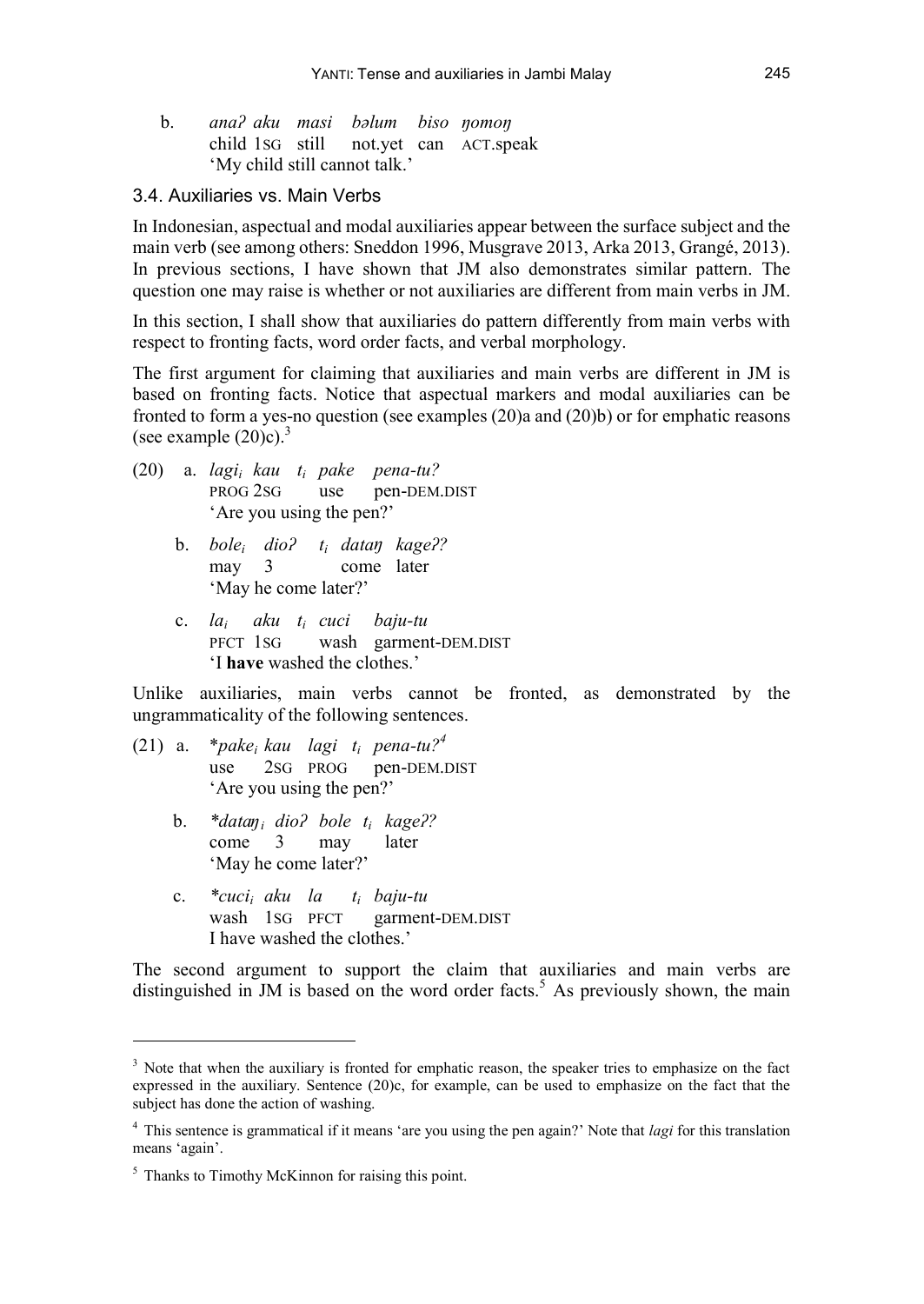verb can occur following the auxiliary, but the auxiliary cannot occur following the main verb. In addition to many other examples in this paper, sentences in (22) below show that the main verb follows the auxiliary.

- (22) a. *kami la ŋirim paket-tu k<sup>ə</sup> ani* 1 PFCT ACT.send package-DEM.DIST to Ani 'We have sent the package to Ani.'
	- b. *pəsərta=ɲo bole bayar oŋkos=ɲo besoʔ* participant=3 may pay fee=3 tomorrow 'The participants may pay the fee tomorrow.'

In contrast, the following examples show that the main verb cannot precede the auxiliary (also see examples (5) and (14)).

- (23) a. \**kami ŋirim la paket-tu k<sup>ə</sup> ani* 1 ACT.send PFCT package-DEM.DIST to Ani 'We have sent the package to Ani.'
	- b. *\*pəsərta=ɲo bayar bole oŋkos=ɲo besoʔ* participant=3 pay may fee=3 tomorrow 'The participants may pay the fee tomorrow.'

The third argument showing that auxiliaries and main verbs are different is based on verbal morphology. Jambi Malay exhibits a variety of verbal affixes, such as the nasal prefix *ŋ-* for active voice, the passive *di-* for passive voice, and the applicative suffix –*i* (see Cole, Herman and Yanti, 2008; Yanti, 2010). Main verbs in Jambi Malay can take these affixes while aspects and modals lack of these affixes. In active voice, most verbs, such as *cuci* 'wash' and *taŋkap* 'catch' can take the nasal prefix *ŋ-* (see (24)), while aspectual auxiliaries and modal auxiliaries such as *la* 'PFCT' and *harus* 'must' cannot take the nasal prefix  $\eta$ -, as in (25).<sup>6</sup>

(24) a. *maʔ ɲuci baju-tu* mother ACT.wash garment-DEM.DIST 'Mother washes the clothes.'

- (i) a*. kami biaso tiduʔ/\*niduʔ malam* 1 usual sleep ACT.sleep night 'I usually sleep late.'
	- b. kawan aku lari /\*ŋ-lari kəncaŋ nian friend 1SG run ACT-run quick very 'My friend runs very quickly.'

However, these verbs can take the nasal prefix when the applicative suffix  $-i$  is present or take other prefixes.

- (ii) a. *kami niduʔ-i anaʔ kami jam lapan* 1 ACT.sleep-APPL child 1 hour eight 'We put our child to sleep at eight.'
	- b. *kawan aku bə-lari kəncaŋ nian* friend 1SG INTR-run quick very 'My friend runs very quickly.'

<sup>6</sup> Note that some verbs in the City dialect of JM, such as *tiduʔ* 'sleep', *jalan* 'walk', *lari* 'run' also do not take the nasal prefix, as exemplified below.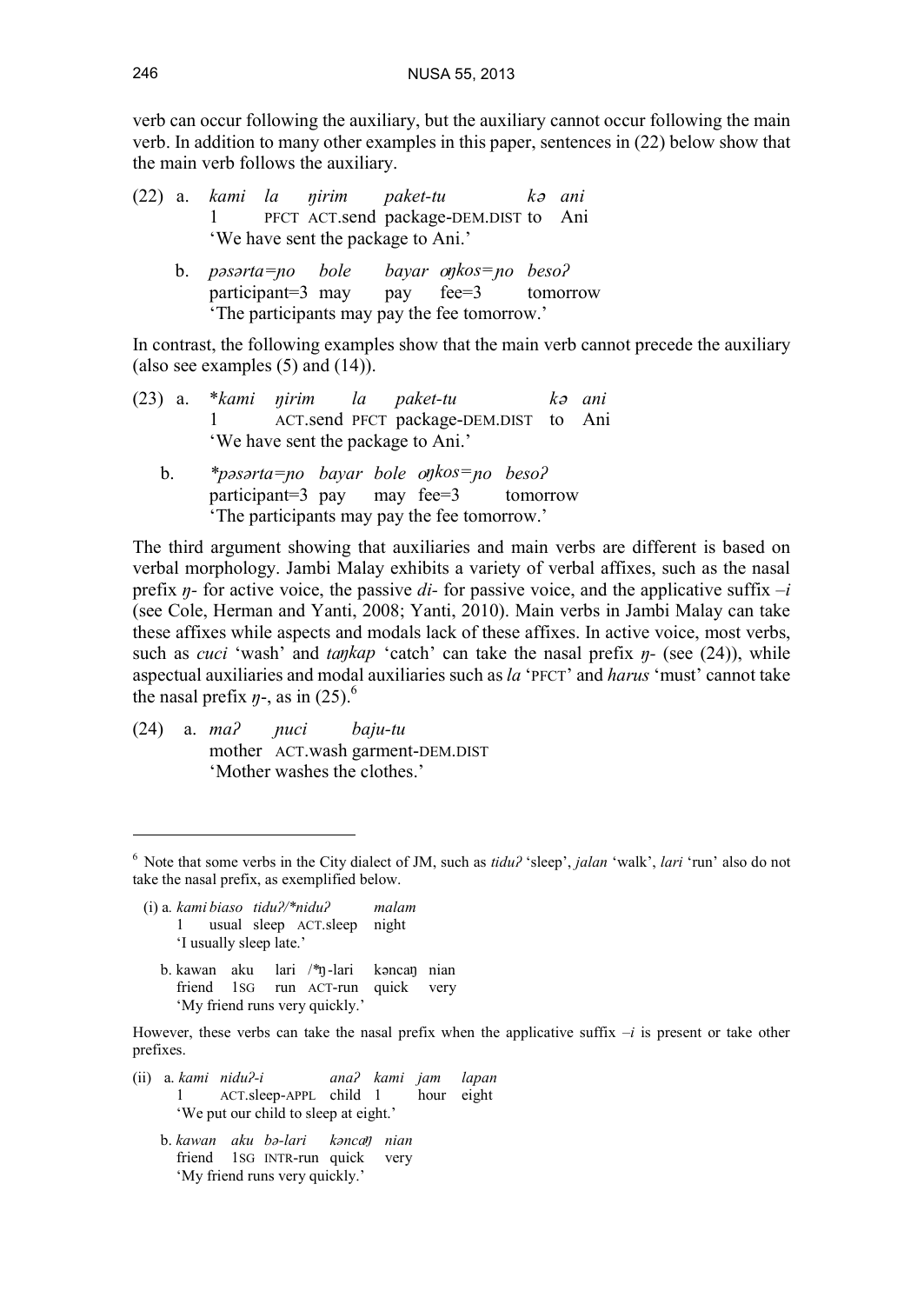- b. *plisi-tu naŋkap maliŋ-tu* police-DEM.DIST ACT.catch thief-DEM.DIST 'The police caught the thief.'
- (25) a. *\*maʔ ŋ-la cuci baju-tu* mother ACT-PFCT wash garment-DEM.DIST 'Mother has washed the clothes.'
	- b. *\*plisi-tu ŋ-harus taŋkap maliŋ-tu* police-DEM.DIST ACT-must catch thief-DEM.DIST 'The police must catch the thief.'

It should be clarified that the ability to take verbal morphology like the nasal prefix is merely a way of differentiating the behavior of auxiliaries from content words (including nouns), and not from verbs in particular.

In addition, when the nasal prefix co-occurs with the auxiliaries, it only attaches to the verb, and not to the aspectual or modal auxiliary:

|  | $(26)$ a. ma? harus puci baju-tu<br>'Mother must wash the clothes.'                                              | mother must ACT.wash garment-DEM.DIST |  |  |
|--|------------------------------------------------------------------------------------------------------------------|---------------------------------------|--|--|
|  | b. *ma? <i>n</i> -harus cuci baju-tu<br>mother ACT-must wash garment-DEM.DIST<br>'Mother must wash the clothes.' |                                       |  |  |
|  | (27) a. <i>plisi-tu</i> la naykap maliy-tu<br>police-DEM.DIST PFCT ACT.catch thief-DEM.DIST                      |                                       |  |  |

'The police have caught the thief.'

b. *\*plisi-tu ŋ-la taŋkap maliŋ-tu* police-DEM.DIST ACT-PFCT catch thief-DEM.DIST 'The police have caught the thief.'

Much like the active voice prefix *ŋ*-, whereas main verbs in the language can take the passive *di-* prefix, neither the aspectual auxiliary nor the modal auxiliary can take this prefix. Examples follow.

|  | (28) a. <i>baju-tu</i>                    | la di-cuci ma? |  |
|--|-------------------------------------------|----------------|--|
|  | garment-DEM.DIST PFCT PASS-wash mother    |                |  |
|  | 'The clothes have been washed by mother.' |                |  |

- b. *maliŋ-tu harus di-taŋkap plisi-tu* thief-DEM.DIST must PASS-catch police-DEM.DIST 'The thief must be caught by the police.'
- (29) a. *\*baju-tu di-la cuci maʔ* garment-DEM.DIST PASS-PFCT wash mother 'The clothes have been washed by mother.'
	- b. *\*maliŋ-tu di-harus taŋkap plisi-tu* thief-DEM.DIST PASS-must catch police-DEM.DIST 'The thief must be caught by the police.'

In summary, auxiliaries in JM are different syntactically from main verbs.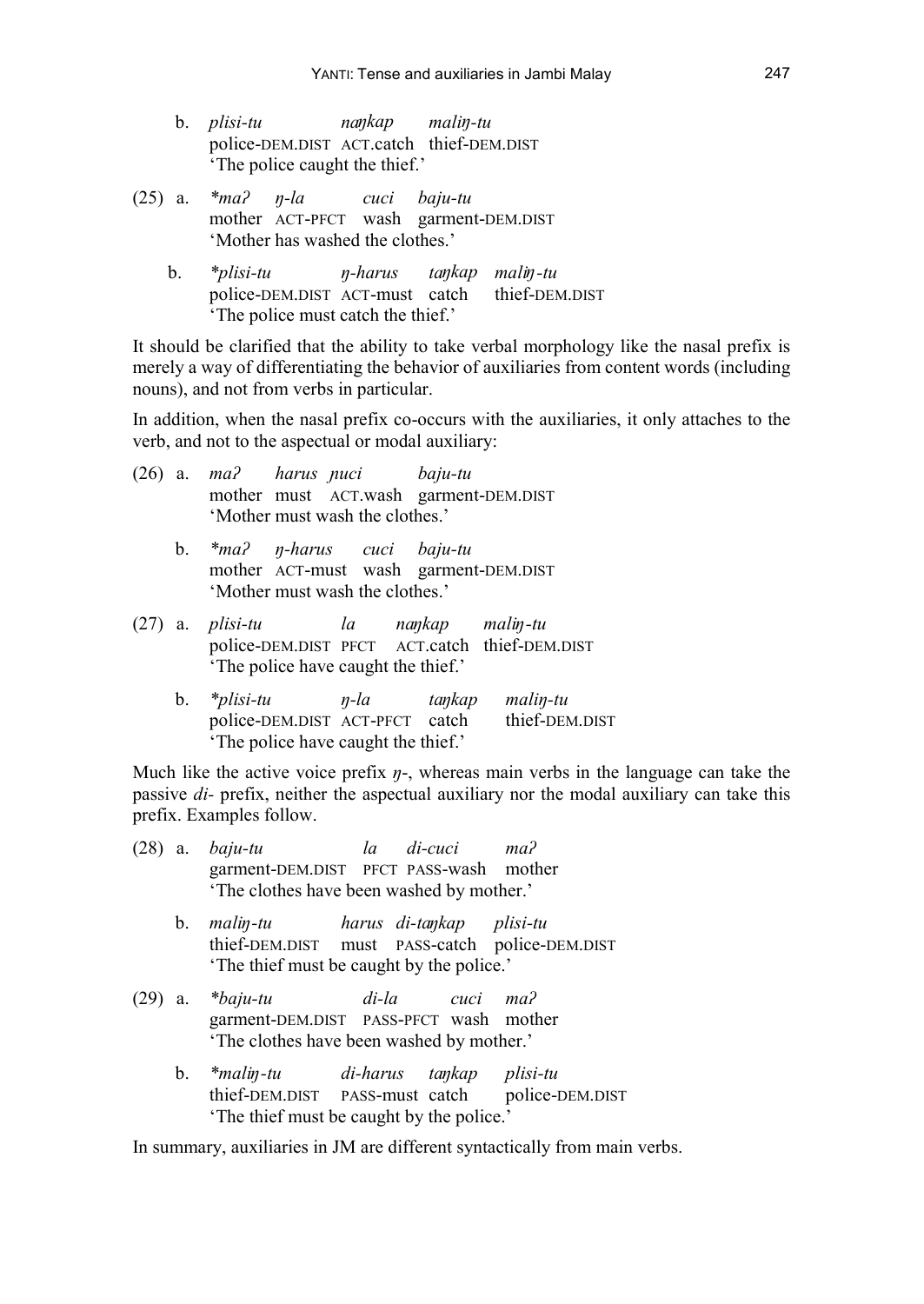## **4. An Analysis of** *Biso*

Before turning to an analysis of *biso*, it is necessary to discuss the possible position of auxiliaries in JM. I have shown that when auxiliaries co-occur with a main verb, they need to appear to the left of the main verb. In addition, I have demonstrated that auxiliaries show behavior different from that of main verbs, and are thus a distinct category of lexemes. Based on these facts, the possible structure for (4)a, repeated in (30) below, can roughly be represented as in (31).

(30) *dioʔ lagi baco buku=ɲo di kamar* 3 PROG read book=3 LOC room 'He is reading his book in the bedroom.'



As shown in the structure above, the auxiliary is in a position different from that of the main verb. The position of the auxiliary shown in (31), however, can be analyzed in two different ways. The first analysis treats the auxiliary as the head of an intermediate projection; whereas a second analysis treats the auxiliary as an adverbial modifier that adjoins to VP. I shall next argue that the first analysis which treats the auxiliary as the head of an intermediate projection is superior.

Section 3.3 shows that multiple auxiliaries are possible in JM. When an aspectual auxiliary and a modal auxiliary co-occur, for example, the aspectual auxiliary generally precedes the modal auxiliary (see examples in (17)). Example (17)c is repeated below.

(32) *adeʔ aku la bole bawaʔ motor deweʔ* younger.sibling 1SG PFCT may ride motorcycle alone 'My younger brother has been allowed to ride his own motorcycle.'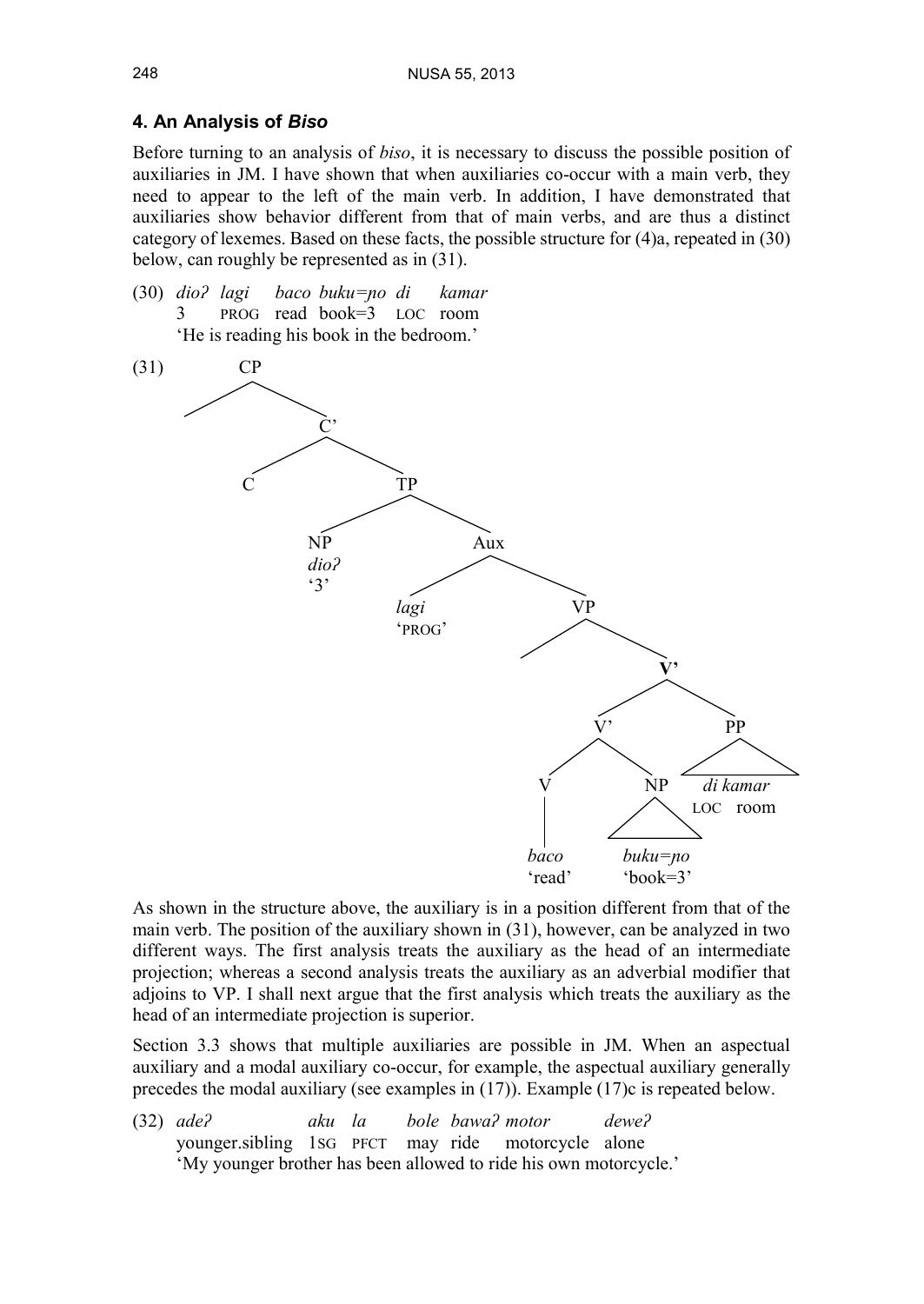Sentence (32) is ungrammatical if the modal auxiliary precedes the aspectual marker, as shown below.

(33) *\*adeʔ aku bole la bawaʔ motor deweʔ* younger.sibling 1SG may PFCT ride motorcycle alone 'My younger brother has been allowed to ride his own motorcycle.'

If auxiliaries are in fact adverbs, it is expected that sentence (33) would be grammatical. Such a restriction can be explained if auxiliaries are in head positions. So, I claim that auxiliaries are heads in JM.

Now, let us turn our discussion to *biso.*In section 3.2, I showed that *biso* is ambiguous in its interpretation because it can be used to express ability, permission, and possibility, as illustrated in examples  $(7)$  to  $(9)$ , repeated below as  $(34)$  to  $(36)$ .

- (34) *maria biso kərjo sampe malam* Maria can work until night a. 'Maria is able to work until night.' b. 'Maria is permitted to work until night.' c. It is possible that Maria will work until night.'
- (35) *oraŋ-tu biso baŋun gəreja=ɲo lagi* person-DEM.DIST can build church=3 again a. 'They are able to build their church again.' b. 'They are permitted to build their church again.' c. 'It is possible that they will build their church again.'
- (36) *ida biso dataŋ kageʔ malam* Ida can come later night a. 'Ida is able to come tonight.'
	- b. 'Ida is permitted to come tonight.'
	- c. 'It is possible that Ida will come tonight.'

Given the ambiguous interpretations in (34) through (36), it could be claimed that the modal auxiliary *biso* is ambiguous and that its interpretation is determined by some pragmatic means or by the context in which the sentence is used. However, I shall argue that the ambiguity of *biso* follows from the fact that JM distinguishes between root (abilitative and permissive) *biso* and epistemic *biso.* The claim that epistemic modals and root modals have two distinct syntactic positions can also been found in other studies of the world's languages. Picallo (1990), for example, claims that modal verbs in Catalan have two base positions: a higher position which corresponds to epistemic interpretations and a lower position which corresponds to root interpretations. Likewise, Cinque (1999:56) also locates epistemic modals in a higher position than root modals, as shown in the following hierarchy.

(37) Mood<sub>speech act</sub> >Mood<sub>evaluative</sub> > Mood<sub>evidential</sub> > Mod<sub>epistemic</sub> >  $T(Past)$  >  $T(Fature)$  $>$ Mood<sub>(ir)realis</sub>  $>$  Mod<sub>root</sub> / Aspect<sub>habitual</sub> /T(Anterior)  $>$  Aspect<sub>perfect</sub>  $>$  Aspect<sub>progressive</sub> / Aspect<sub>completive</sub> / Voice  $>$  V

In section 4.1, I propose two syntactic positions where the modal auxiliary *biso* can be generated. In section 4.2 through 4.4, I present various types of evidence in support of the proposed structure. Specifically, I provide evidence having to do with aspectual auxiliaries, fronting, and adjacent modals. In section 4.5, I provide more data to show that the proposed structure can account for more facts.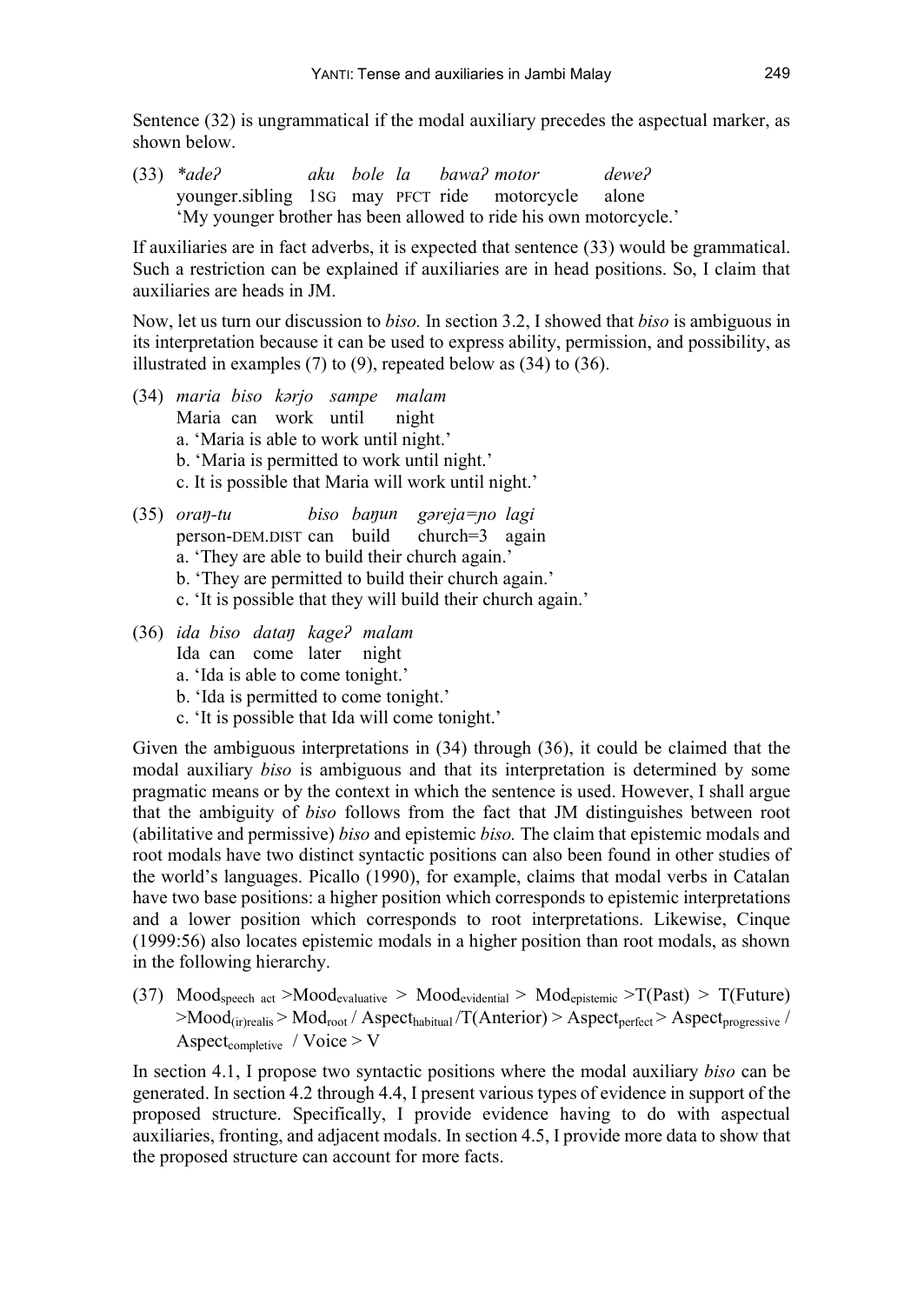### 4.1. The Base-generated Structure of *Biso*

In this section, I shall present the structure of clauses that contain *biso*. Let us first consider a sentence that contains *biso* and which is ambiguous, such as in (7)/(35), repeated below.

(38) *oraŋ-tu biso baŋun gəreja=ɲo lagi*

person-DEM.DIST can build church=3 again

a. 'They are able to build their church again.'

- b. 'They are permitted to build their church again.'
- c. 'It is possible that they will build their church again.'

At the beginning of section 4, I claim that auxiliaries are heads. I shall now claim that the ambiguity of  $(7)/(35)/(38)$  follows from the fact that, in a sentence with this word order, *biso* can be generated in two different syntactic positions. The modal auxiliary *biso* that receives the root (abilitative or permissive) interpretation is base-generated as the head of an intermediate projection between TP and VP, a position which I will now refer to as  $'VP<sub>a</sub>'$ . This structure is illustrated below.<sup>7</sup>



In contrast, the modal auxiliary *biso* that receives an epistemic interpretation is base-generated as the head of TP; thus, the clause structure can be as shown below:

 $^7$  Cole, Hara and Yap. (2008) propose a similar position for Type I Auxiliary in Peranakan Javanese.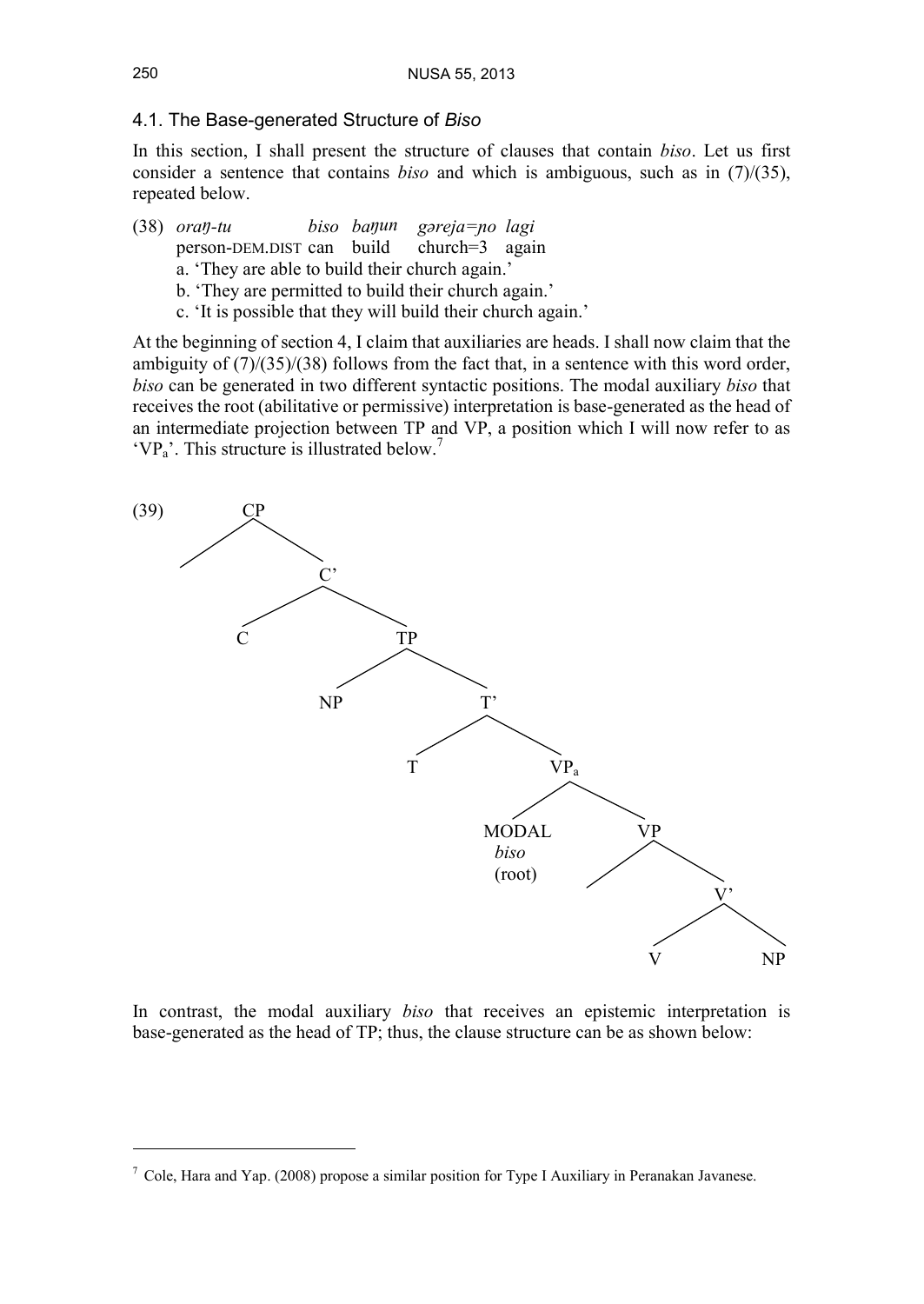

In what follows, I shall present various pieces of evidence in support of the proposed structures represented in (39) and (40).

#### 4.2. Evidence from Aspectual Auxiliaries

As Idescribed in section 3.3, an aspectual auxiliary such as *lagi* 'PROG', la 'PFCT', or *masi* 'still', can co-occur with a modal auxiliary, like *biso* 'can'. I also mentioned that, despite the fact that aspectual auxiliaries typically precede the modal auxiliaries, when *biso* co-occurs with an aspectual auxiliary, the aspectual auxiliary can either precede or follow *biso.* Interestingly, as I have mentioned, the interpretation of *biso* depends on the position of the aspectual auxiliary. If *biso* follows the aspectual auxiliary, *biso* can only have the root (abilitative or permissive) interpretation, as shown in (41). However, if *biso* precedes the aspectual marker, the abilitative and permissive interpretations are suppressed and only the epistemic interpretation is possible, as shown in (42).(41) a. *maria la biso ŋambeʔ baraŋ=ɲo*

- Maria PFCT can ACT.take thing=3 'Maria has been able to take her stuff.' 'Maria has been permitted to take her stuff.' \*'It is possible that Maria has taken her stuff.'
	- b. *oraŋ-tu lagi biso dataŋ* person-DEM.DIST PROG can come They currently are able to come.' 'They are being permitted to come.' \*'It is possible that they are coming.'
	- c. *ali masi biso nanam maŋgo di kəbon-tu* Ali still can ACT.plant mango LOC garden-DEM.DIST 'Ali is still able to plant mangoes in that garden.' 'Ali is still permitted to plant mangoes in that garden.' \*'It is possible that Ali are still planting mangoes in that garden.'

#### (42) a. *maria biso la ŋambeʔ baraŋ=ɲo* Maria can PFCT ACT.take thing=3 'It is possible that Maria has taken her stuff.' \*'Maria has been able to take her stuff.' \*'Maria has been permitted to take her stuff.'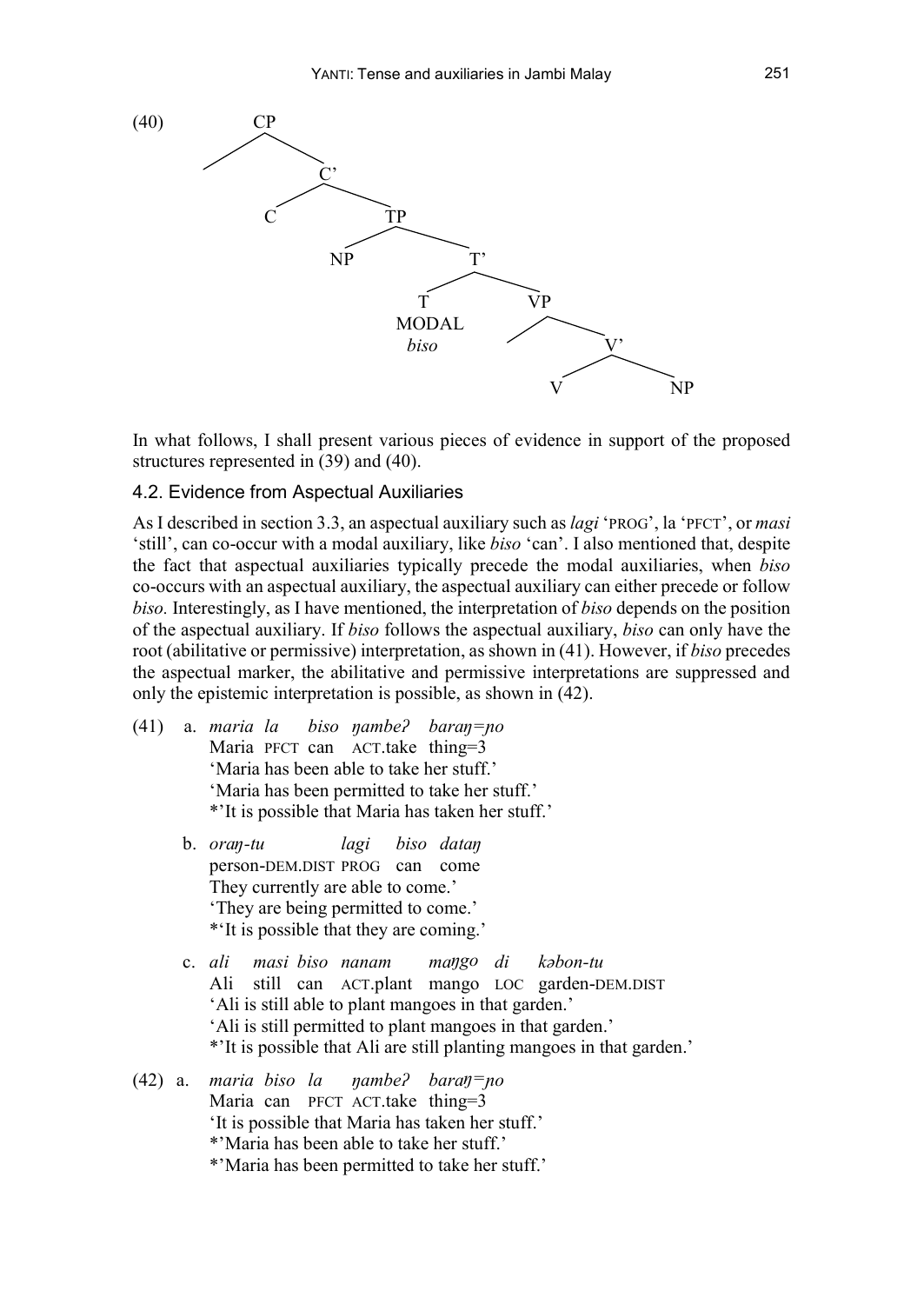- b. *oraŋ-tu biso lagi dataŋ* person-DEM.DIST can PROG come 'It is possible that they are coming.' \*'They currently are able to come.' \*'They are being permitted to come.'
- c. *ali biso masi nanam maŋgo* Ali can still ACT.plant mango 'It is possible that Ali are still planting mangoes in that garden.' \*'Ali is still able to plant mangoes in that garden.' \*'Ali is still permitted to plant mangoes in that garden.'

The aspectual auxiliary *la* in (41)a, *lagi* in (41)b, and *masi* in (41)c, precede *biso.* Although they are grammatical, these sentences are not ambiguous in their interpretation. They can receive a root (abilitative and permissive) interpretation, but not an epistemic interpretation. In contrast, when the aspectual auxiliary follows *biso*, as shown in the sentences in (42), the only available interpretation is that of possibility. The abilitative and permissive interpretations are not possible in this construction.

Now let us consider how the proposed structures would handle these facts. Assuming that the aspectual auxiliary is generated in AspP, between  $TP$  and  $VP<sub>a</sub>$ , it would follow that when *biso* appears after the aspectual auxiliary, it only receives the root reading; whereas, when *biso* precedes the aspectual auxiliary, it only receives the epistemic reading.

Example (43) roughly illustrates the structure of (41)a in which *biso* follows the aspectual marker *la* 'PFCT'.



In contrast, (44) roughly illustrates the structure of (42)a in which *biso* precedes the aspectual marker *la* 'PFCT'.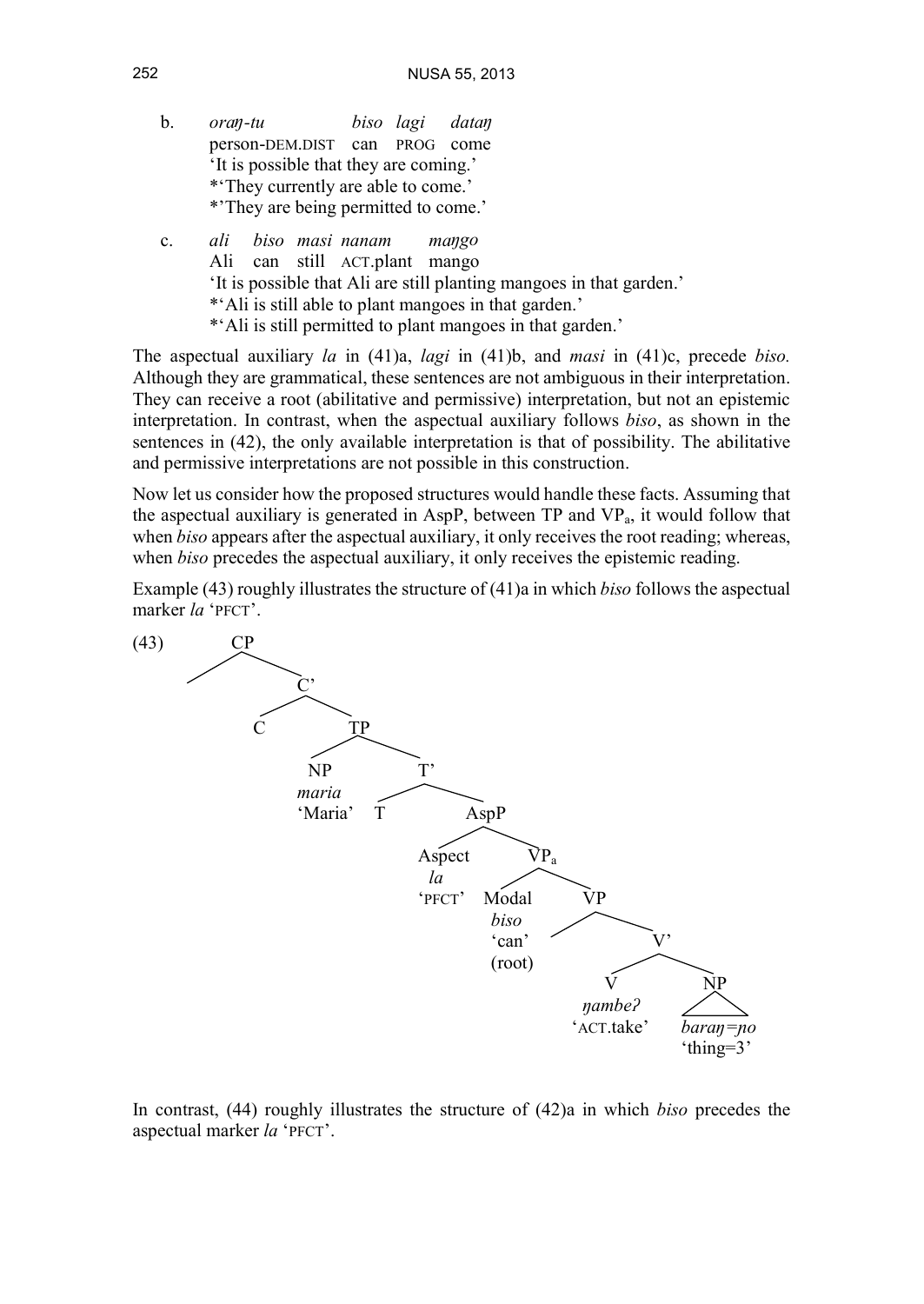

As shown in (44), the epistemic *biso* is generated in T, above the aspectual marker. Therefore, *biso* can only receive the epistemic interpretation.

In contrast, the hypothesis that *biso* is ambiguous and that its interpretation is determined by some kind of pragmatic means cannot account for the fact that different word orders trigger different interpretations. If the ambiguity of the sentences containing *biso* occurs because *biso* is ambiguous, then the word order should play no role in the interpretation of *biso.* The data in this section have clearly shown that different word orders *do* trigger different interpretations of *biso.*

### 4.3. Evidence from Fronting

Further evidence in favor of this analysis comes from fronting constructions. JM allows the fronting of *biso* to the position preceding the subject of the clause, as shown in (45) below. However, when *biso* is fronted, it no longer is ambiguous. The fronted *biso* can only be interpreted epistemically.

|  |  |  | $(45)$ a. biso <i>ida la ambe? panci-tu</i><br>can Ida PFCT take pot-DEM.DIST |
|--|--|--|-------------------------------------------------------------------------------|
|  |  |  | 'It is possible that Ida has taken the pot.'                                  |
|  |  |  | *'It is the case that Ida has been able to take the pot.'                     |
|  |  |  | b. biso budi la buka? pintu-tu<br>can Dudi prop crop deep prit prop           |

can Budi PFCT open door-DEM.DIST 'It is possible that Budi has opened that door.' \*It is the case that Budi has been able to open that door.'

Let us now examine how the interpretation of (45) can be explained based on the proposed syntactic structure. If the fronted *biso* is base-generated in the epistemic modal position, i.e. in T, as shown by the structure in (40)/(44), then *biso* undergoes head-movement to C in order to get the word order in (45). This is illustrated below (I only show the structure for (45)b).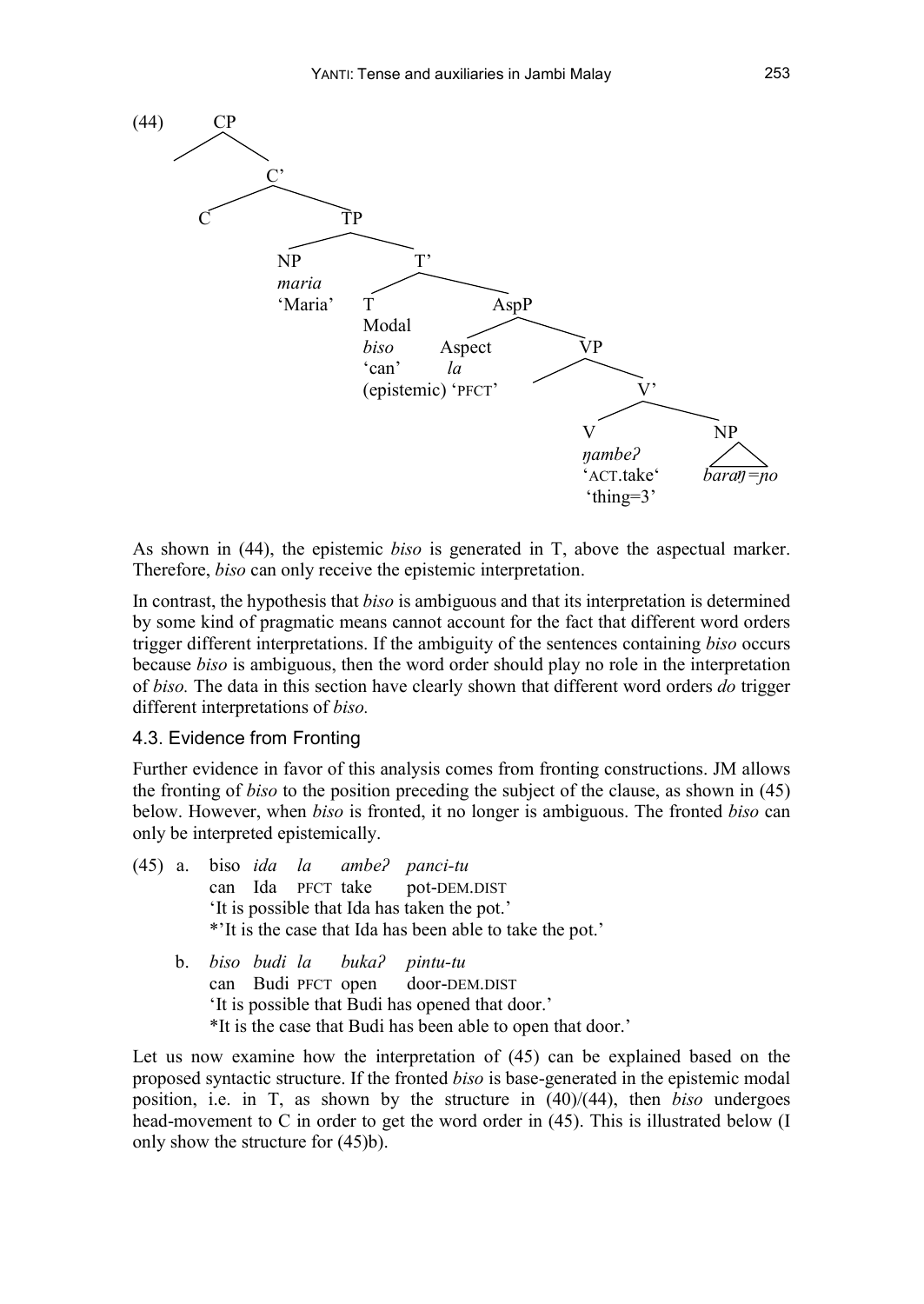

As illustrated in (46), epistemic *biso* has moved from T to C, and thus fronted *biso* in (45) is interpreted epistemically.

Let us now examine whether or not the fact that the fronted *biso* cannot receive the root interpretation can be predicted. If fronted *biso* is base-generated as the head of  $VP_a$ , as shown by the structure in (39)/(43), it must undergo cyclic head movement, first to T and then to C, as illustrated in (47) below. However, this movement is ruled out because the movement of *biso* to T is blocked by *la* (which is generated in the head of the AspP) due to the Head Movement Constraints (Travis, 1984) which states that an  $X^0$  category can only move to a position that governs its maximal projection.

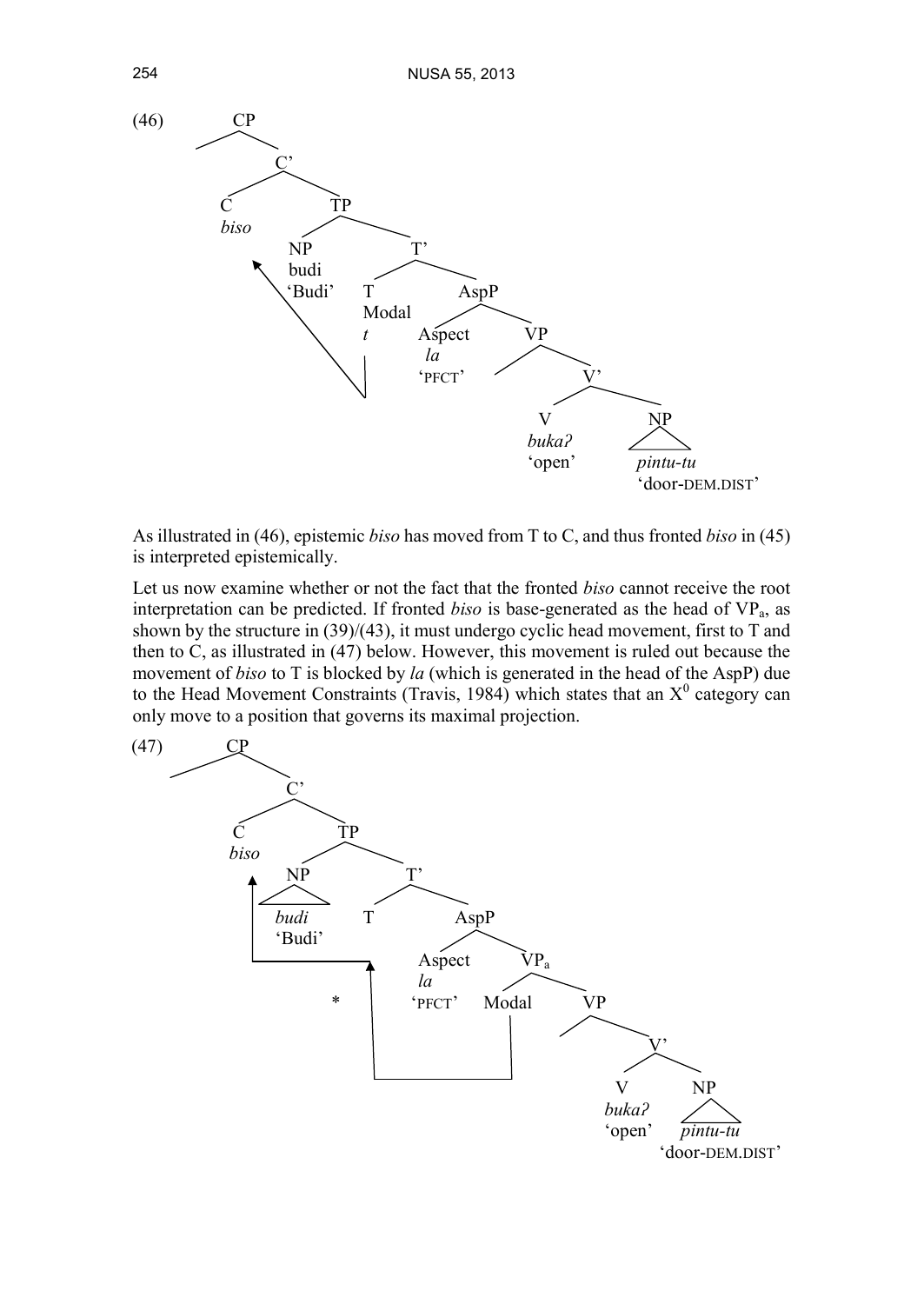In short, the fact that *biso* in (45) only receives an epistemic interpretation indicates that the fronted *biso* is the epistemic *biso,* which is base-generated in T, and not the root *biso,* which is a head in  $VP<sub>a</sub>$ .

## 4.4. Evidence from Adjacent Modals

JM also allows the modal auxiliary *biso* to co-occur with another modal (see section 3.3). As with aspectual auxiliaries, the modal that co-occurs with *biso* can either precede or follow *biso*. This is illustrated by the examples in (48) below.

- (48) a. *kau harus biso ŋaŋkat meja=ɲo* 2SG must can ACT.lift table=3 'You must be able to lift the table.' \*'It is possible that you must lift the table.'
	- b. *kau biso harus ŋaŋkat meja=ɲo* 2SG can must ACT.lift table=3 'It is possible that you must lift the table.' \*'You must be able to lift the table.'

(48)a, in which *biso* follows *harus* 'must', only gets the root interpretation. In contrast, when *biso* precedes *harus,* as in (48)b, the sentence only exhibits the epistemic interpretation. The fact that *biso* only receives one interpretation with one word order and another interpretation with another word other further supports the claim that *biso* is projected in two different syntactic positions.

## 4.5. More data

If the analysis that the epistemic *biso* and root *biso* are generated in different syntactic positions, it would be expected that these two types of *biso* can co-occur in the same  $clause<sup>8</sup>$ 

Sentence (49) below contains two instances of *biso.*

(49) *Ali biso biso beli motor-tu* Ali can can buy motor-DEM.DIST

Surprisingly, sentence (49) is grammatical only with an epistemic reading and thus must be translated as 'Ali might buy the motorcycle'. In fact, *biso biso* is interpreted as containing a distinct reduplicated form of *biso,* which happens to mean 'perhaps'. This fact appears problematic for the current analysis.

Despite the fact that (49) appears to provide a counter argument to the proposed analysis, the following sentences are grammatical.

- (50) a. *robi biso harus biso bəraŋkat besoʔ* Robi can must can leave tomorrow 'Robi probably has to to be able to leave tomorrow.'
	- b. *susi biso daʔ biso dataŋ kageʔ malam.* Susi can NEG can come later night 'Susi may not be able to come tonight.'

<sup>8</sup> Thank you to the presenters and audience at the International Workshop on TAM and Evidentiality in Indonesian Languages for their constructive comments and questions, especially to Simon Musgrave, Daniel Kaufman, and David Gil.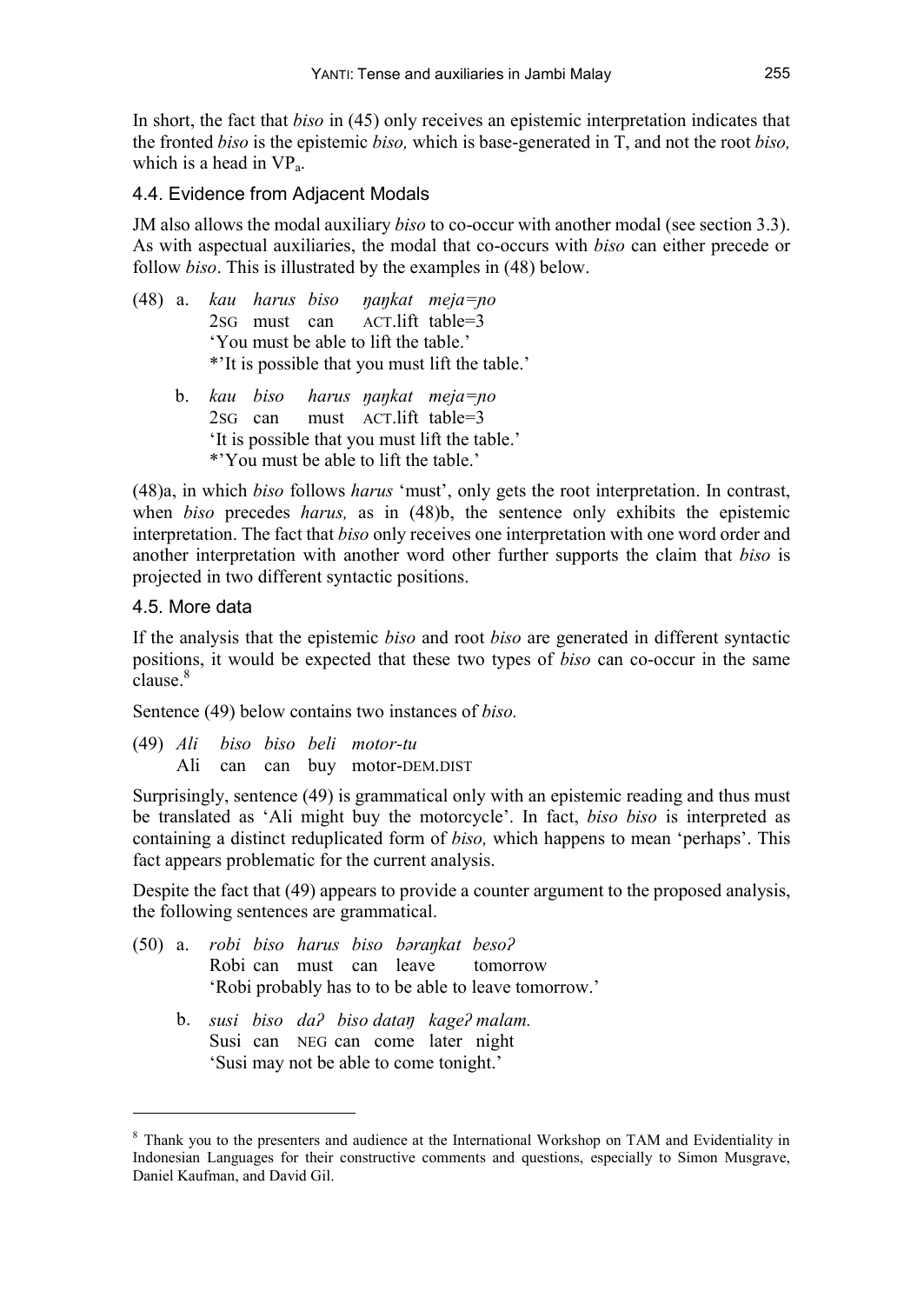The sentences in (50) also contain two *biso'*s; however, unlike sentence (49), in these sentences, the two *biso*'s are not adjacent. The aspectual auxiliary *harus* 'must' in (50)a and the negative marker *da<sup>ʔ</sup>* in (50)b intervene between two *biso*'s and the sentences are judged grammatical. More importantly, both epistemic and root interpretations are present.

In addition, there are also two *biso*'s in the sentences in (51) below. In these sentences, one *biso* is higher than the surface subject and the other *biso* appears immediately before the main verb. Much like the sentences in  $(50)$ , the sentences in  $(51)$  are also judged grammatical.

- (51) a. *biso ali la biso beli motor-tu* can Ali PFCT can buy motorcycle-DEM.DIST 'Ali has probably been able to buy that motorcycle.'
	- b. *biso robi harus biso bəraŋkat besoʔ* can Robi must can leave tomorrow 'Robi probably has to be able to leave tomorrow.'

The fact that sentences in (50) and (51) are grammatical and contain both epistemic and abilitative interpretations supports the claim that *biso* can occupy two syntactic positions because *biso* simultaneously occurs in both syntactic positions in these sentences. Reasons for the ungrammaticality of (49) are unknown.

# **5. Conclusion**

This paper has presented a description of tense, aspectual, and modal auxiliaries in Jambi Malay. Aspectual auxiliaries and modal auxiliaries in JM pattern like the auxiliaries in European SVO languages in that they must appear to the left of the main verb. It has been shown that these auxiliaries are better treated as heads. In addition, this paper has provided an analysis of *biso* 'can'. The fact that the modal auxiliary *biso* can have either a root (abilitative or permissive) interpretation or an epistemic (possibility) interpretation can be accounted forby proposing two distinct syntactic positions for *biso*. This claim is supported by the relationship between the word order and interpretation of sentences that contain aspectual markers and *biso,* sentences that involve fronting, sentences in which *biso* co-occurs with another modal, and sentences in which *biso* occurs twice.

## **Abbreviations**

| $\mathbf{1}$ | first person  |             | second person       |
|--------------|---------------|-------------|---------------------|
| 3            | third person  | ACT         | active              |
| <b>APPL</b>  | applicative   | ASP         | aspect              |
| <b>DEM</b>   | demonstrative | <b>DIST</b> | distal              |
| <b>FUT</b>   | future        | <b>INTR</b> | intransitive        |
| JM           | Jambi Malay   | LOC         | locative            |
| <b>PASS</b>  | passive       | <b>PFCT</b> | perfective          |
| PL           | plural        | PROG        | progressive         |
| SG           | singular      | <b>SVO</b>  | Subject Verb Object |

# **References**

Arka, I Wayan. 2013. On the typology and syntax of TAM in Indonesian. *NUSA 55*: 23-40.